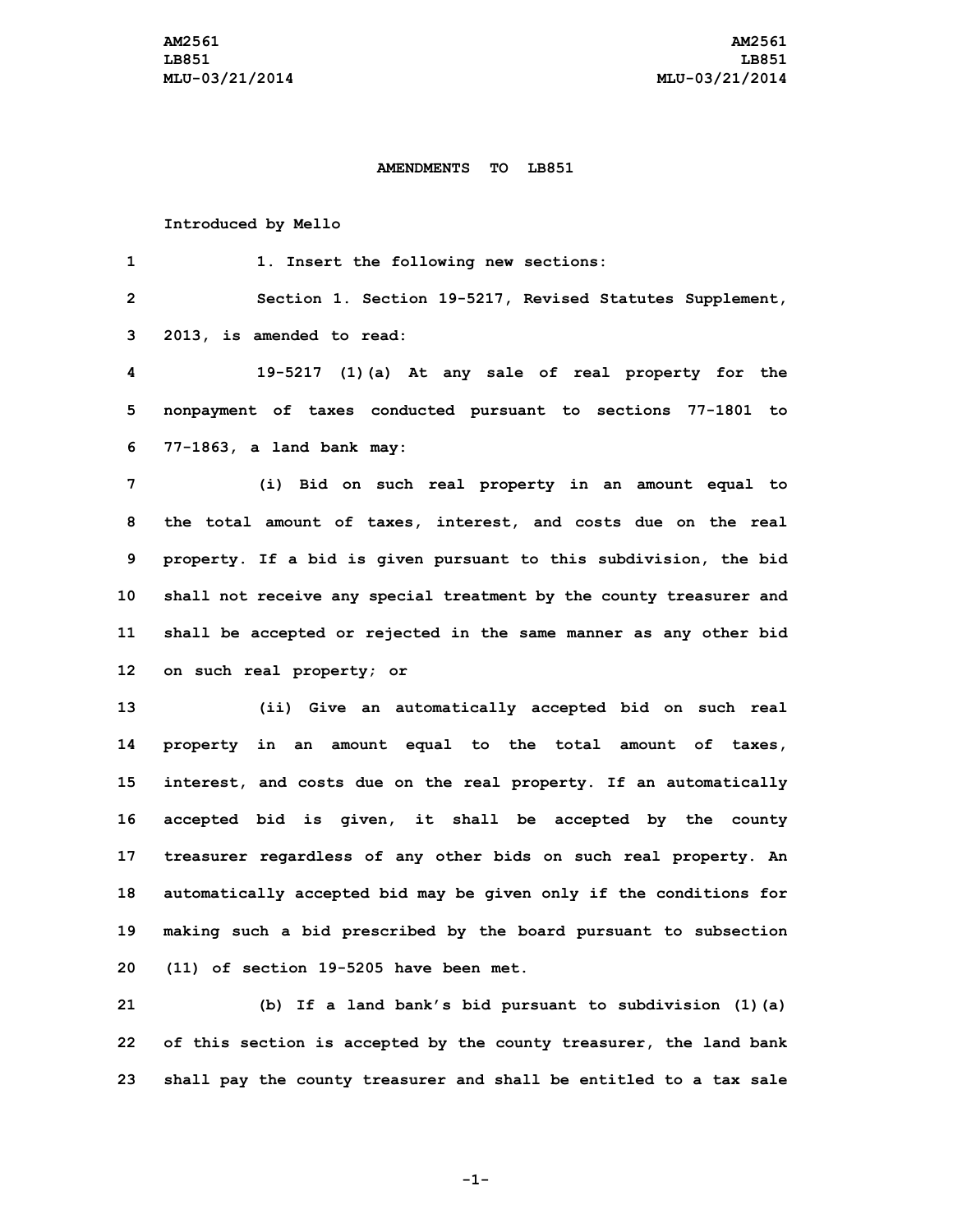**AM2561 AM2561 LB851 LB851 MLU-03/21/2014 MLU-03/21/2014**

**1 certificate for such real property.**

 **(2) If <sup>a</sup> county holds <sup>a</sup> tax sale certificate pursuant to section 77-1809, <sup>a</sup> land bank may purchase such tax sale certificate from the county by paying the county treasurer the amount expressed on the face of the certificate and interest thereon at the rate specified in section 45-104.01, as such rate may from time to time be adjusted by the Legislature, from the date the tax sale certificate was first issued to the county to the date such certificate was purchased by the land bank.**

**10 (3)(a) Subdivision (b) of this subsection applies until 11 January 1, 2015. Subdivision (c) of this subsection applies 12 beginning January 1, 2015.**

 **(b) Within six months after the expiration of three years from the date of sale of real property for the nonpayment of taxes pursuant to sections 77-1801 to 77-1863, <sup>a</sup> land bank that has acquired <sup>a</sup> tax sale certificate for such real property under this section may:**

 **(a) (i) Apply to the county treasurer for <sup>a</sup> tax deed for the real property described in the tax sale certificate. <sup>A</sup> land bank applying for <sup>a</sup> tax deed shall comply with all the requirements of sections 77-1801 to 77-1863 relating to such tax deed; or**

**22 (b) (ii) Foreclose the lien represented by the tax sale 23 certificate as authorized in section 77-1902.**

 **(c) Within nine months after the expiration of three years from the date of sale of real property for the nonpayment of taxes pursuant to sections 77-1801 to 77-1863, <sup>a</sup> land bank that has acquired <sup>a</sup> tax sale certificate for such real property under this**

**-2-**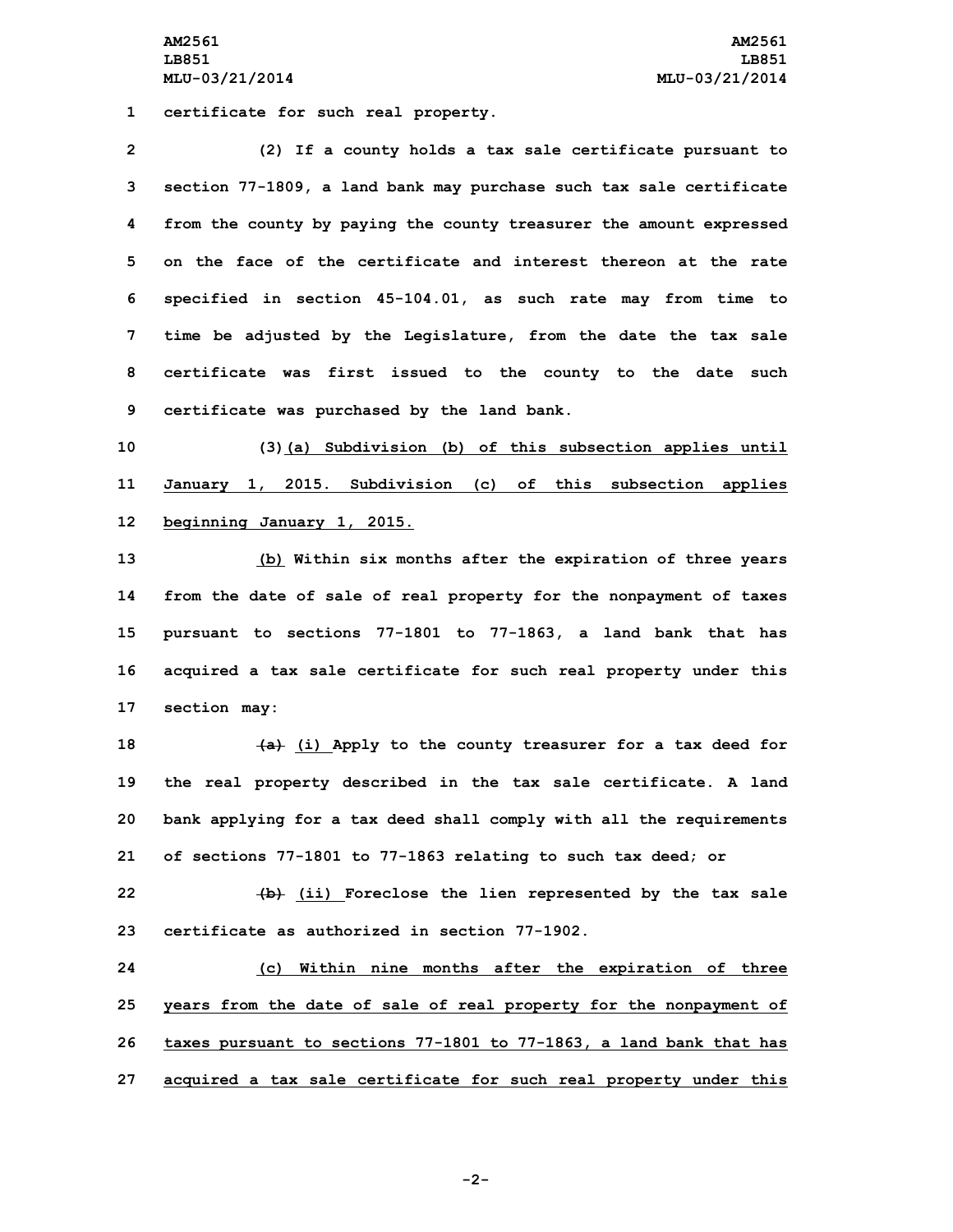**section may: (i) Apply to the county treasurer for <sup>a</sup> tax deed for the real property described in the tax sale certificate. <sup>A</sup> land bank applying for <sup>a</sup> tax deed shall comply with all the requirements of sections 77-1801 to 77-1863 relating to such tax deed; or (ii) Foreclose the lien represented by the tax sale certificate as authorized in section 77-1902. Sec. 6. Section 77-1807, Revised Statutes Supplement, 2013, is amended to read: 77-1807 (1)(a) This subsection applies until January 1, 11 2015. (b) Except as otherwise provided in subdivision (b) (c) of this subsection, the person who offers to pay the amount of taxes due on any real property for the smallest portion of the same shall be the purchaser, and when such person designates the smallest portion of the real property for which he or she will pay the amount of taxes assessed against any such property, the portion thus designated shall be considered an undivided portion. (b) (c) If <sup>a</sup> land bank gives an automatically accepted bid for the real property pursuant to section 19-5217, the land bank shall be the purchaser, regardless of the bid of any other 22 person. (2) (d) If no person bids for <sup>a</sup> less quantity than the whole and no land bank has given an automatically accepted bid pursuant to section 19-5217, the treasurer may sell any real property to any one who will take the whole and pay the taxes and**

**27 charges thereon.**

**-3-**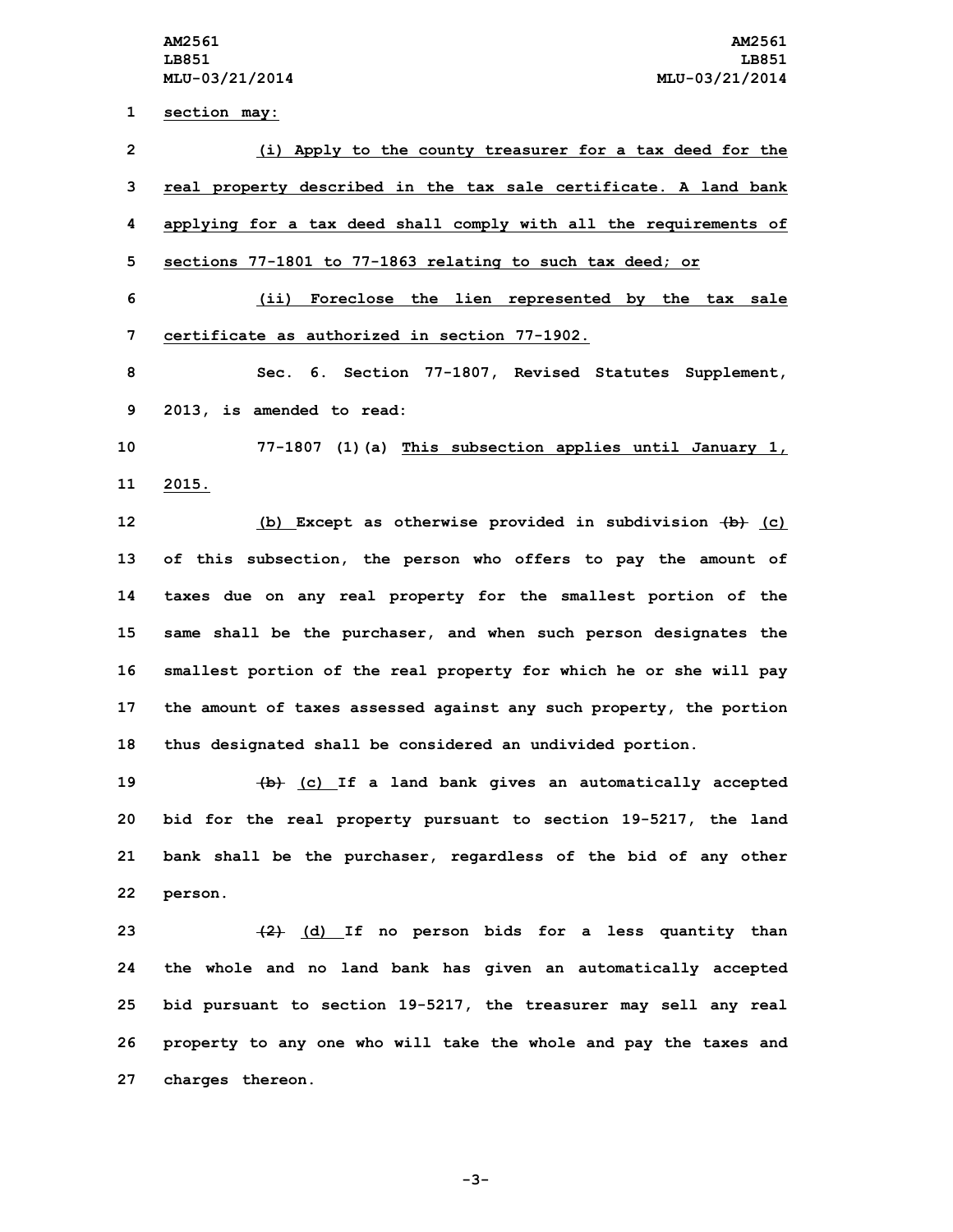**(3) (e) If the homestead is listed separately as <sup>a</sup> homestead, it shall be sold only for the taxes delinquent thereon. (2)(a) This subsection applies beginning January 1, 2015. (b) If <sup>a</sup> land bank gives an automatically accepted bid for real property pursuant to section 19-5217, the land bank shall be the purchaser and no public or private auction shall be held under sections 77-1801 to 77-1863. (c) If no land bank has given an automatically accepted bid pursuant to section 19-5217, the person who offers to pay the amount of taxes, delinquent interest, and costs due on any real property shall be the purchaser. (d) The county treasurer shall announce bidding rules at the beginning of the public auction, and such rules shall apply to all bidders throughout the public auction. (e) The sale, if conducted in <sup>a</sup> round-robin format, shall be conducted in the following manner: (i) At the commencement of the sale, <sup>a</sup> count shall be taken of the number of registered bidders present who want to be eligible to purchase property. Each registered bidder shall only be counted once. If additional registered bidders appear at the sale after the commencement of <sup>a</sup> round, such registered bidders shall have the opportunity to participate at the end of the next following round, if any, as provided in subdivision (v) of this subdivision; (ii) Sequentially enumerated tickets shall be placed in <sup>a</sup> receptacle. The number of tickets in the receptacle for the**

**27 first round shall equal the count taken in subdivision (i) of**

**-4-**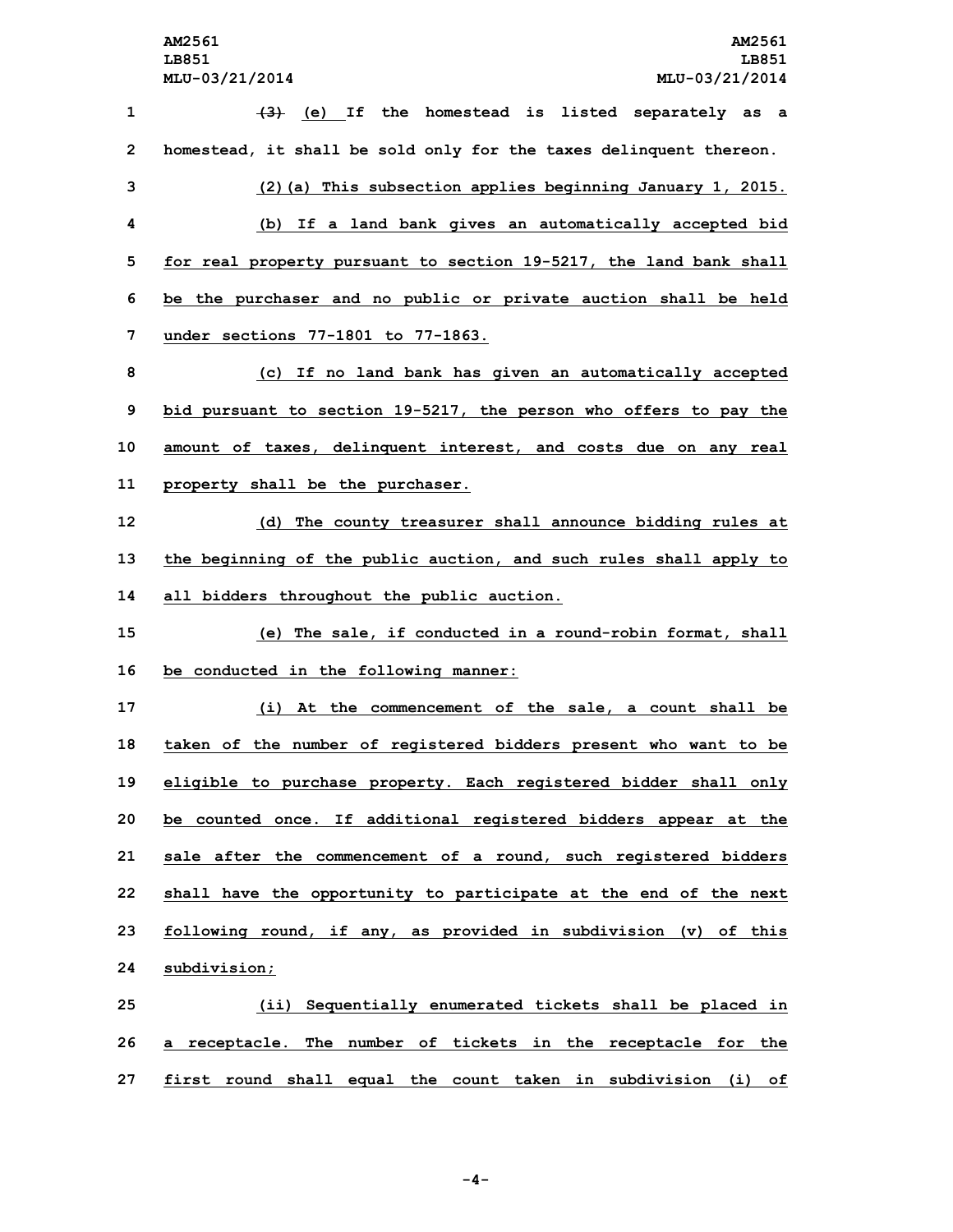**this subdivision, and the number of tickets in the receptacle for each subsequent round shall equal the number of the count taken in subdivision (i) of this subdivision plus additional registered bidders as provided in subdivision (v) of this subdivision;**

 **(iii) In <sup>a</sup> manner determined by the county treasurer, tickets shall be selected from the receptacle by hand for each registered bidder whereby each ticket has an equal chance of being selected. Tickets shall be selected until there are no tickets remaining in the receptacle;**

 **(iv) The number on the ticket selected for <sup>a</sup> registered bidder shall represent the order in which <sup>a</sup> registered bidder may purchase property consisting of one parcel subject to sale from the list per round; and**

 **(v) If property listed remains unsold at the end of <sup>a</sup> round, <sup>a</sup> new round shall commence until all property listed is either sold or, if any property listed remains unsold, each registered bidder has consecutively passed on the opportunity to make <sup>a</sup> purchase. Registered bidders who are not present when it is their turn to purchase property shall be considered to have passed on the opportunity to make <sup>a</sup> purchase. At the beginning of the second and any subsequent rounds, the county treasurer shall inquire whether there are additional registered bidders. If additional registered bidders are present, tickets for each such bidder shall be placed in <sup>a</sup> receptacle and selected as provided in subdivisions (ii) through (iv) of this subdivision. The second and any subsequent rounds shall proceed in the same manner and purchase order as the last preceding round, except that any additional**